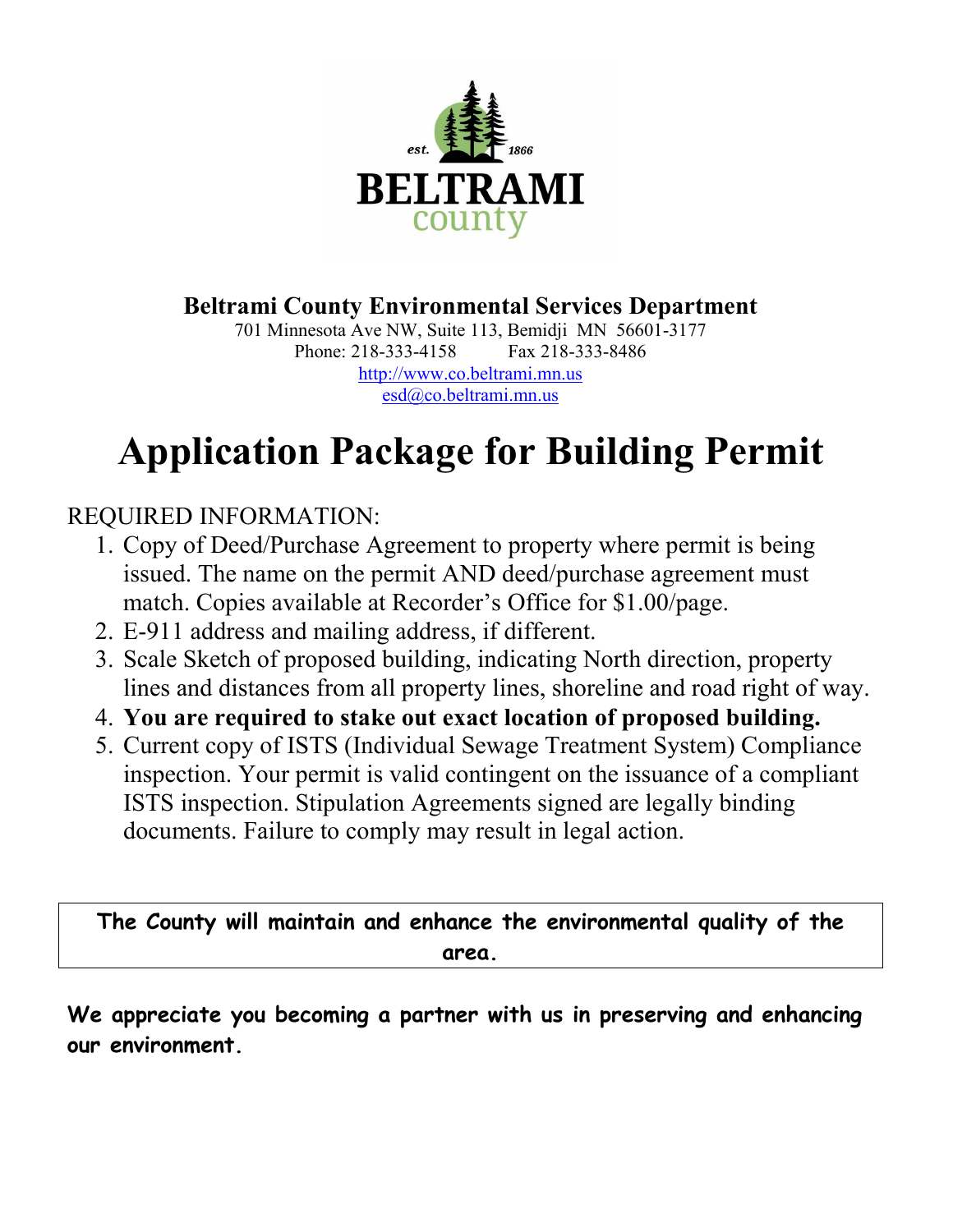## Beltrami County Environmental Services Application for Building Permit

| <b>Township Name</b><br>Current Septic Compliance: Yes ()                                                                                                                                                                                                                                                                                                                                                    | No()                                                                                                                                                                                               | Lake Name/Number/Classification                                                                                                                                                                                                                                                                                                                                                                             |
|--------------------------------------------------------------------------------------------------------------------------------------------------------------------------------------------------------------------------------------------------------------------------------------------------------------------------------------------------------------------------------------------------------------|----------------------------------------------------------------------------------------------------------------------------------------------------------------------------------------------------|-------------------------------------------------------------------------------------------------------------------------------------------------------------------------------------------------------------------------------------------------------------------------------------------------------------------------------------------------------------------------------------------------------------|
|                                                                                                                                                                                                                                                                                                                                                                                                              |                                                                                                                                                                                                    | Phone: _____________________                                                                                                                                                                                                                                                                                                                                                                                |
| Last,                                                                                                                                                                                                                                                                                                                                                                                                        | First<br>Initial                                                                                                                                                                                   |                                                                                                                                                                                                                                                                                                                                                                                                             |
|                                                                                                                                                                                                                                                                                                                                                                                                              |                                                                                                                                                                                                    |                                                                                                                                                                                                                                                                                                                                                                                                             |
| Type of Work: New Building() Alteration() Additional Bedroom() Other()__________<br>Proposed Use: Home ( ) Garage ( ) Storage ( ) Seasonal ( ) Other ( )<br>Construction Size: X ____ Square Feet: ___________ Bathrooms: _____ Bedrooms: ___<br>Estimated Cost of Construction: National Assembly Construction and Assembly Construction and Assembly                                                       |                                                                                                                                                                                                    |                                                                                                                                                                                                                                                                                                                                                                                                             |
| onsite inspection visit by Beltrami County without further notice.                                                                                                                                                                                                                                                                                                                                           |                                                                                                                                                                                                    | Agreement: I, the undersigned, hereby make application for work described and located as shown herein. I hereby certify that the information contained herein is correct and agree to do the work<br>in accordance with the provisions of the Ordinances of Beltrami County, MN. I further agree that any plans and specifications submitted herewith shall become part of this application and agree to an |
| Date                                                                                                                                                                                                                                                                                                                                                                                                         | Signature of Owner                                                                                                                                                                                 |                                                                                                                                                                                                                                                                                                                                                                                                             |
| Date                                                                                                                                                                                                                                                                                                                                                                                                         | Printed Name of Applicant<br>Signature of Applicant<br><mark>NOTE</mark> : Any change in the approved permit, design, or other plans must be reviewed and authorized by ESD prior to installation. |                                                                                                                                                                                                                                                                                                                                                                                                             |
| Permit: Permission is hereby granted to the above named applicant to perform the work described in the above statement. This permit is granted upon the express<br>condition that the person to whom it is granted, his/her agent, employees and workers shall conform in all respects to the Ordinances of Beltrami County, MN This<br>permit may be revoked at any time upon violation of said Ordinances. |                                                                                                                                                                                                    |                                                                                                                                                                                                                                                                                                                                                                                                             |
| Date                                                                                                                                                                                                                                                                                                                                                                                                         | <b>Environmental Services</b>                                                                                                                                                                      |                                                                                                                                                                                                                                                                                                                                                                                                             |
| Permit Fee: \$<br>Check Number:<br>(Please make check payable to Beltrami County Treasurer)                                                                                                                                                                                                                                                                                                                  |                                                                                                                                                                                                    |                                                                                                                                                                                                                                                                                                                                                                                                             |